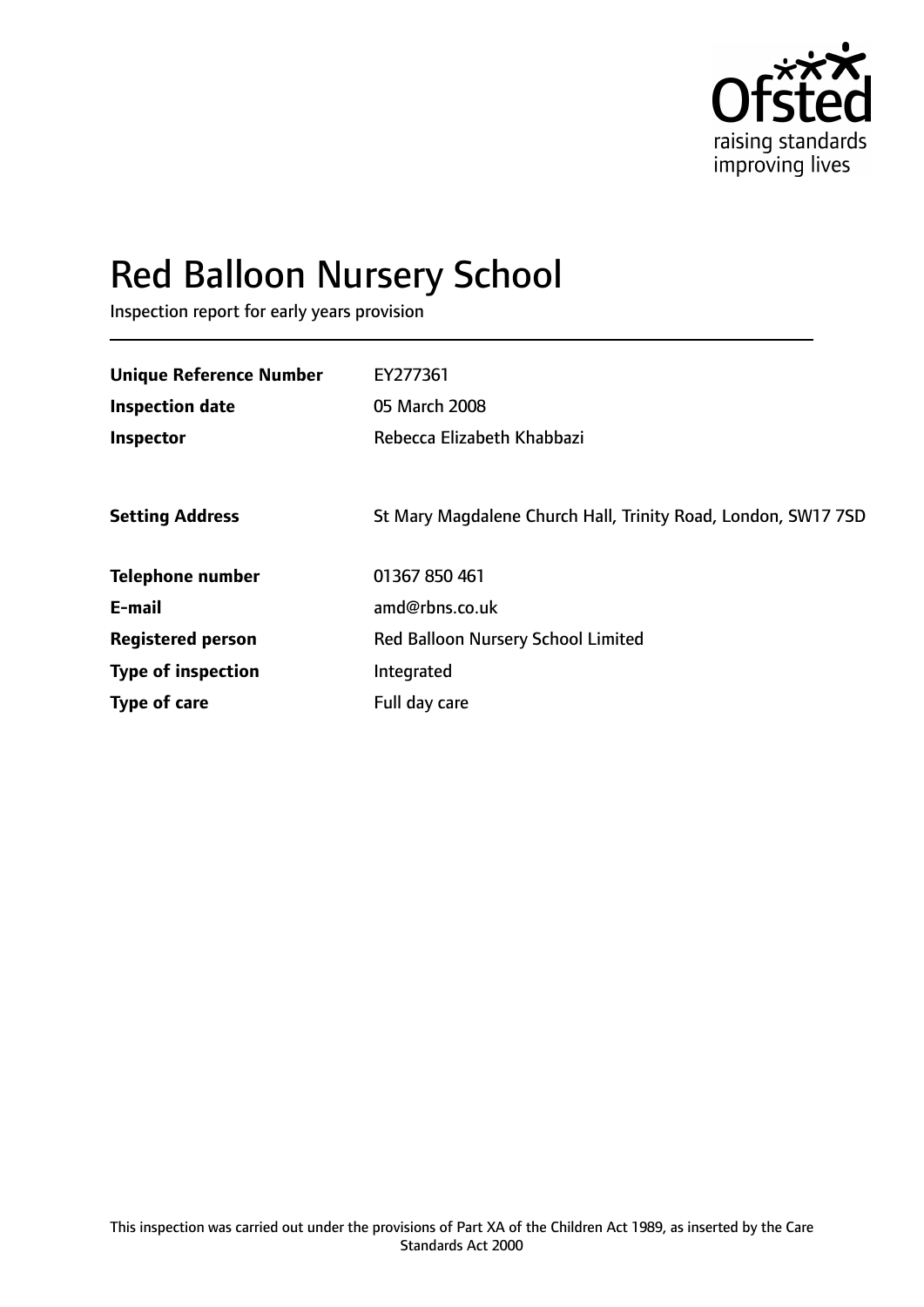## **ABOUT THIS INSPECTION**

The purpose of this inspection is to assure government, parents and the public of the quality of childcare and, if applicable, of nursery education. The inspection was carried out under Part XA Children Act 1989 as introduced by the Care Standards Act 2000 and, where nursery education is provided, under Schedule 26 of the School Standards and Framework Act 1998.

This report details the main strengths and any areas for improvement identified during the inspection. The judgements included in the report are made in relation to the outcomes for children set out in the Children Act 2004; the National Standards for under 8s day care and childminding; and, where nursery education is provided, the *Curriculum guidance for the foundation stage.*

The report includes information on any complaints about the childcare provision which Ofsted has received since the last inspection or registration or 1 April 2004 whichever is the later.

## **The key inspection judgements and what they mean**

*Outstanding: this aspect of the provision is of exceptionally high quality Good: this aspect of the provision is strong Satisfactory: this aspect of the provision is sound Inadequate: this aspect of the provision is not good enough*

For more information about early years inspections, please see the booklet *Are you ready for your inspection?* which is available from Ofsted's website: *www.ofsted.gov.uk.*

# **THE QUALITY AND STANDARDS OF THE CARE AND NURSERY EDUCATION**

On the basis of the evidence collected on this inspection:

The quality and standards of the care are good. The registered person meets the National Standards for under 8s day care and childminding.

The quality and standards of the nursery education are good.

## **WHAT SORT OF SETTING IS IT?**

Red Balloon Nursery School first opened in 1986 and was re-registered under company ownership in 2004. It operates from a church hall close to Wandsworth Common within the London Borough of Wandsworth. The nursery is open from 08:45 to 16:00 each weekday during term time only. Children attend for a variety of sessions.

There are currently 66 children from two years to under five years old on roll. Of these, 40 children receive funding for nursery education. The nursery supports children with learning difficulties and/or disabilities and those who speak English as an additional language. The nursery school adopts a Montessori approach combined with the Foundation Stage curriculum.

The nursery employs seven staff who work with the children. All staff have relevant childcare qualifications. The setting receives support from the Local Authority through an early years advisor.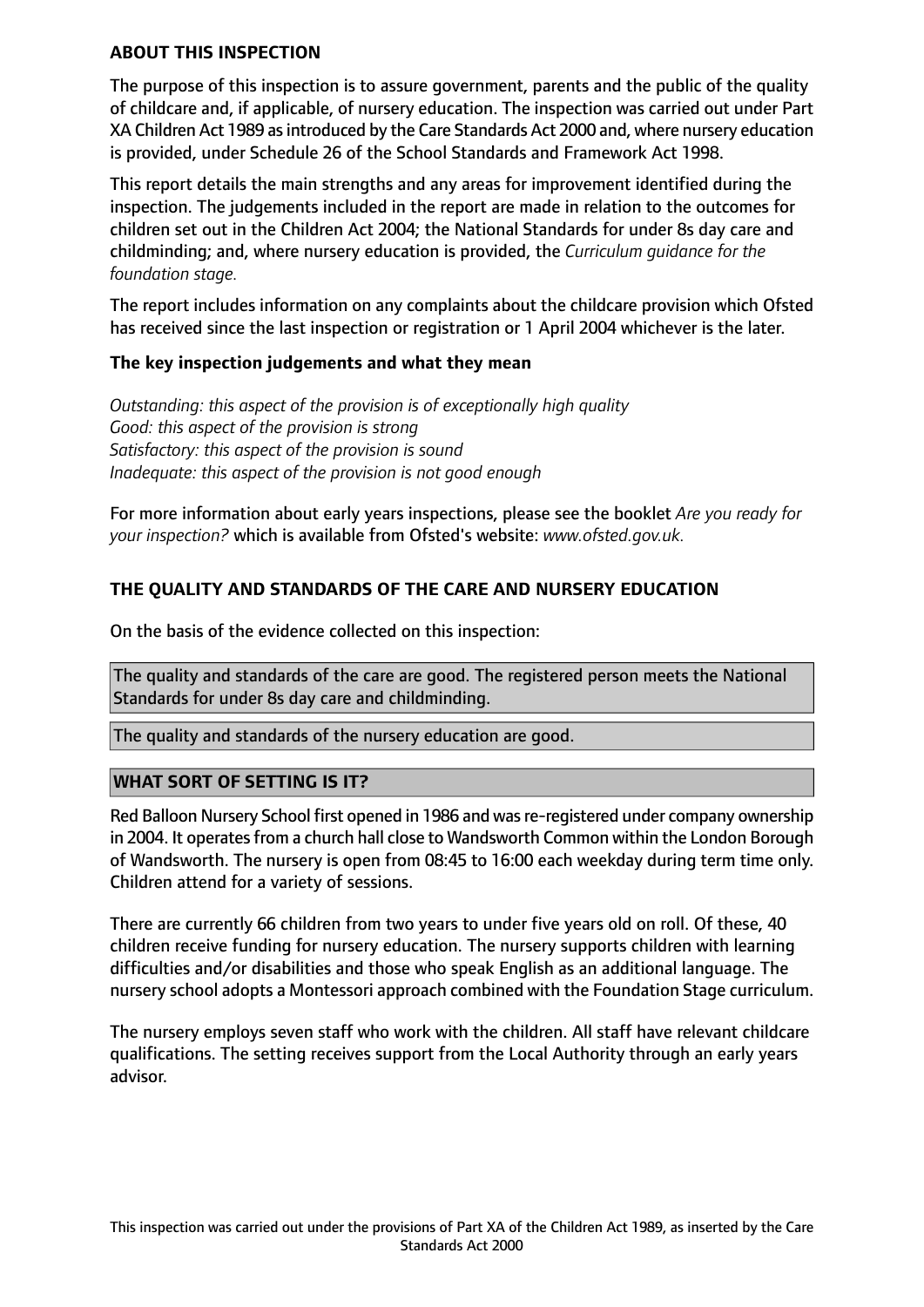## **Helping children to be healthy**

The provision is good.

Children's health is protected because systems are in place to keep records about their health needs, any accidents they have and any medicine they need to be given. There is always at least one person on duty who has a first aid certificate and can take good care of children who have accidents or become unwell. Children benefit from regular meals and snacks, enjoying their mid-morning snack of fruit and a drink or the packed lunch they bring from home if they stay all day. They can help themselves to water from a jug whenever they are thirsty, which ensures they are well hydrated.

Children take part in regular indoor and outdoor activity that supports the development of their physical skills and contributes to a healthy lifestyle. They enjoy frequent outings to the local playing fields and common, and take part in ballet and gymnastics lessons several times a week. Children run around in excitement and have fun in the fresh air during a visit to the field, playing a parachute game, practising kicking a ball or taking big steps asthey play 'What's the time, Mr Wolf?'. Children move with confidence during a ballet lesson, co-ordinating the movements of their arms and legs as directed by their teacher. They develop their fine motor skills as they use practical Montessori resources, carefully pouring water from a jug or using tweezers to move dried pasta from one bowl to another.

Children learn simple good hygiene practices when they independently wash their hands after using the toilet, without prompting, using the liquid soap and then the warm air drier to dry them. However, not all children routinely wash their hands before snack time, so they are not fully protected from the risk of cross-contamination.

## **Protecting children from harm or neglect and helping them stay safe**

The provision is good.

Children are cared for in suitably maintained premises with facilities to meet their needs. Staff make sure they set up resources and equipment before children arrive, to create a welcoming environment, and children have access to a good variety of play materials and Montessori resources that are kept clean and in good condition, which helps ensure they can play safely. Staff make carefully daily risk assessments of the premises and ensure precautions are in place, such as safety gates to restrict access to some areas of the building, and security procedures for children's arrival and collection. Outings are well planned. Children are familiar with procedures for walking across to the playing fields together and staff wear bright florescent jackets so they can be easily identified. This all helps promote children's safety and reduce their risk of accidental injury.

Children learn to keep themselves safe when staff show them how to use the slide carefully or demonstrate how to hold the scissors. Their welfare is safeguarded because staff understand their role in child protection and are able to put appropriate procedures into place when necessary. There are clear fire safety precautions in place, and regular evacuation practices occur. There is a written emergency procedure as required, but this is not currently displayed in an area where all staff and visitors can see it easily if needed.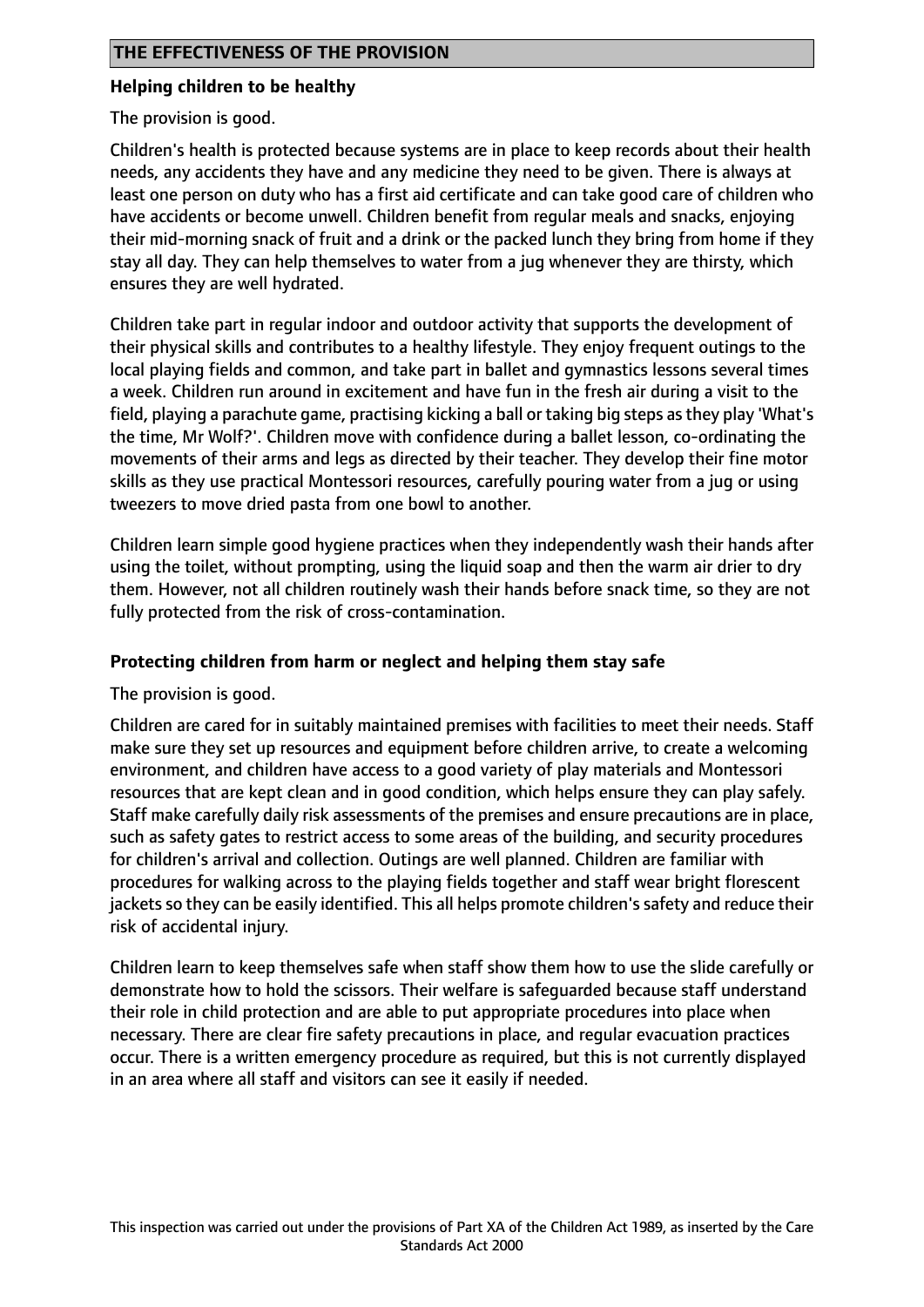# **Helping children achieve well and enjoy what they do**

The provision is good.

Children are confident and settled in the nursery. They settle securely due to the effective key group system and the high level of individual support they receive from staff who know them very well. Children follow the daily routines, changing their shoes and putting their overall on, and quickly choosing an activity. They take part in a wide variety of activities and experiences which teachers adapt to meet their individual needs. Children enjoy selecting their own materials and resources, moulding and shaping the play dough, 'singing a rainbow' at circle time, or telling their friends about the toy they have brought in for 'show and tell'.

## Nursery education

The quality of teaching and learning is good. Staff have a secure understanding of the expectations for children's learning in the Foundation Stage. Children are engaged in a broad range of developmentally appropriate activities that provide realistic challenge and help them move on in their learning. Teaching motivates children so they are keen to learn, and they show good levels of independence, curiosity and concentration, although opportunities for children's free expression in some activities are not fully extended. Staff plan activities carefully around children's individual needs and abilities and make regular observations of their achievements. They know children very well and use this knowledge to effectively differentiate activities and ensure that all children continually build on their existing knowledge and skills and make good progress towards the early learning goals. The written system for recording observations and targets for children, however, does not currently clearly reflect this good progress in relation to the areas of learning within the Foundation Stage.

Children are keen to communicate and they use language well to start conversations and share their news at circle time. They look at books independently and listen attentively to stories. Children learn about the sounds that letters make and many write simple words, forming recognisable letters. Staff encourage children to develop their literacy skills through worksheets and when they write their weekly 'news' in their book, but there is less encouragement for children to make marks spontaneously during everyday play such as role play. Children develop their awareness of space, shape and measure when they use a range of Montessori materials, such as number rods and spindles. They count confidently and work out how many there are when one more is added.

Children find out about the world around them when they work on a project about the weather, learning about volcanoes and earthquakes. They explore a globe or find where they are in an atlas and take part in topic work on continents such as Africa or Asia. Children build models purposefully with construction kits and materials, and find out about the uses of everyday technology when they have a turn with an electronic toy. They use their imaginations when they 'make dinner' in the home corner, move their bodies in time to the music during a ballet lesson, or enthusiastically join in with the words to a song at circle time. Children enjoy adult planned creative activities, such as making an Easter chick or a spring flower, or sugar painting a cut-out egg. Although children express their own ideas when they cut and stick or paint a picture at the easel during free play, there are less opportunities for free expression during these planned activities.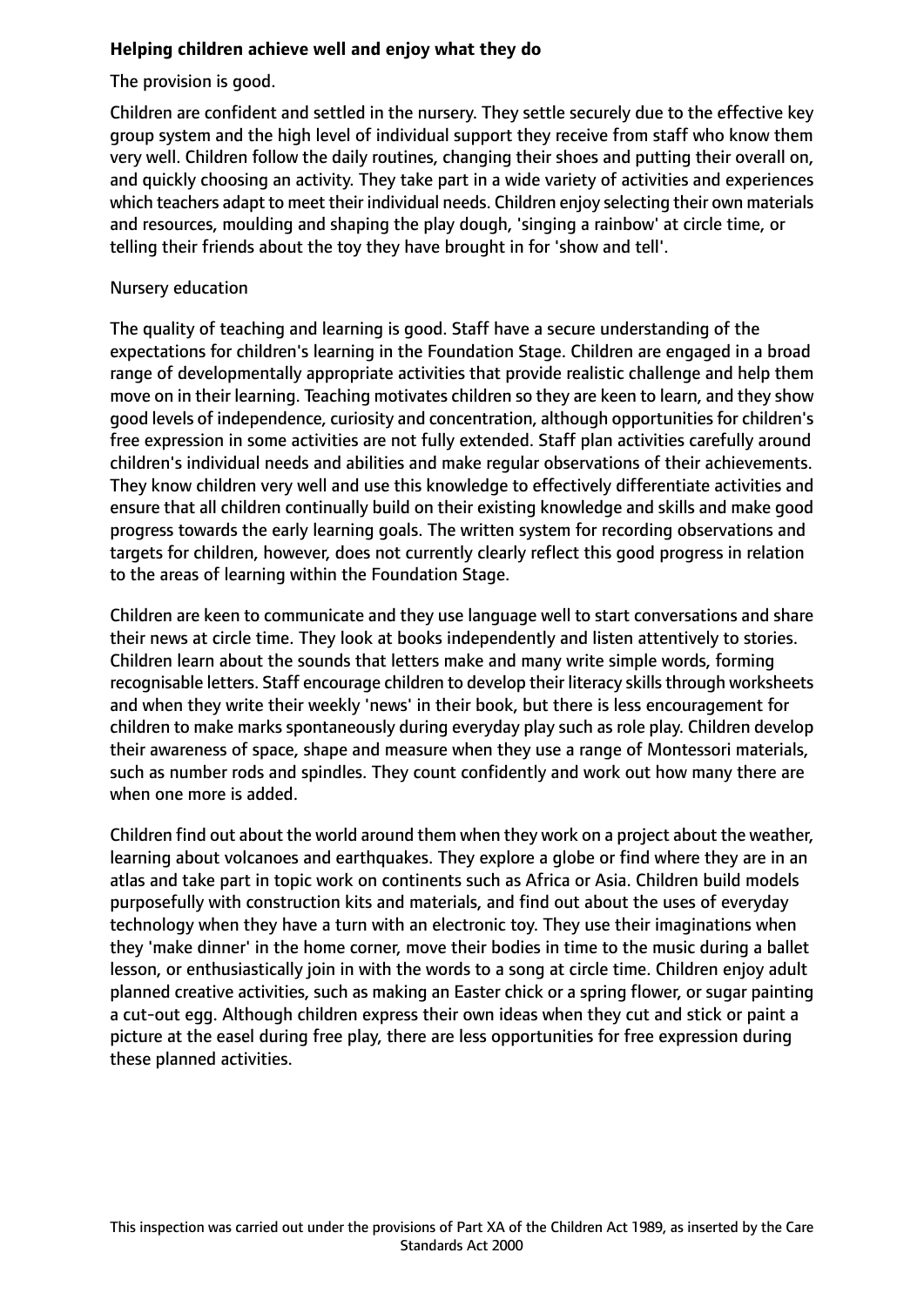# **Helping children make a positive contribution**

The provision is good.

All children are welcomed into the setting and valued as individuals. Staff build strong relationships with children and their families, and this helps children feel included and settle quickly. Children take part in a variety of experiences over the year that help them develop a positive view of diversity, such as activities for St David's Day or American Thanksgiving, celebrating Chinese New Year, or making lamps for Diwali. Systems are in place to support children with learning difficulties and/or disabilities and fully include all children in the life of the school. Children's spiritual, moral, social and cultural development is fostered.

Children quickly grow in independence and learn to do things for themselves. They select resources that they want to use from the shelves and set them out on a table or mat to play with, manage their own shoes and coats, and pour their own drinks when they are thirsty. They are familiar with daily routines and remind their friends when it is time to tidy away. Staff respond calmly to children and emphasise good manners and courtesy, which helps children learn to get along harmoniously together.

The partnership with parents is good. Information is exchanged verbally on a daily basis as children arrive and leave, and parents have access to all policies and procedures. Parents have regular opportunities to discuss children's progress, find out about the curriculum and raise any issues or concerns. Staff provide parents with comprehensive written information in the form of a regular newsletter, which includes clear details of the aims and learning objectives for their child for the term and enables parents to be fully involved in their child's learning.

# **Organisation**

The organisation is good.

Effective recruitment and vetting procedures ensure children are cared for by suitably qualified and appropriately checked staff. The staff team work very well together and have clear roles and responsibilities, sharing tasks and duties throughout the day while co-ordinating the care and education of their key children. All required documentation that contributes to the efficient running of the setting and promotes children's health, safety and wellbeing is in place. Space and resources are well planned so that children have plenty of space to take part in activities and can easily make choices and decisions. The session is organised to provide a balance of active and quiet times, group activities and free play, and children are occupied and stimulated throughout the day.

The leadership and management of the nursery education provision is good and contributes towards children's progress towards the early learning goals. There is a good commitment to continual development and improvement. Systems are in place to monitor and evaluate the provision, for instance through discussions at staff meetings, an improvement plan, staff appraisals and evaluations of the effectiveness of weekly plans in meeting objectives.

The setting meets the needs of the range of children for whom it provides.

## **Improvements since the last inspection**

At the last inspection the setting were asked to ensure that the toilets were maintained at a suitable temperature during the winter. New options for heating this area have now been